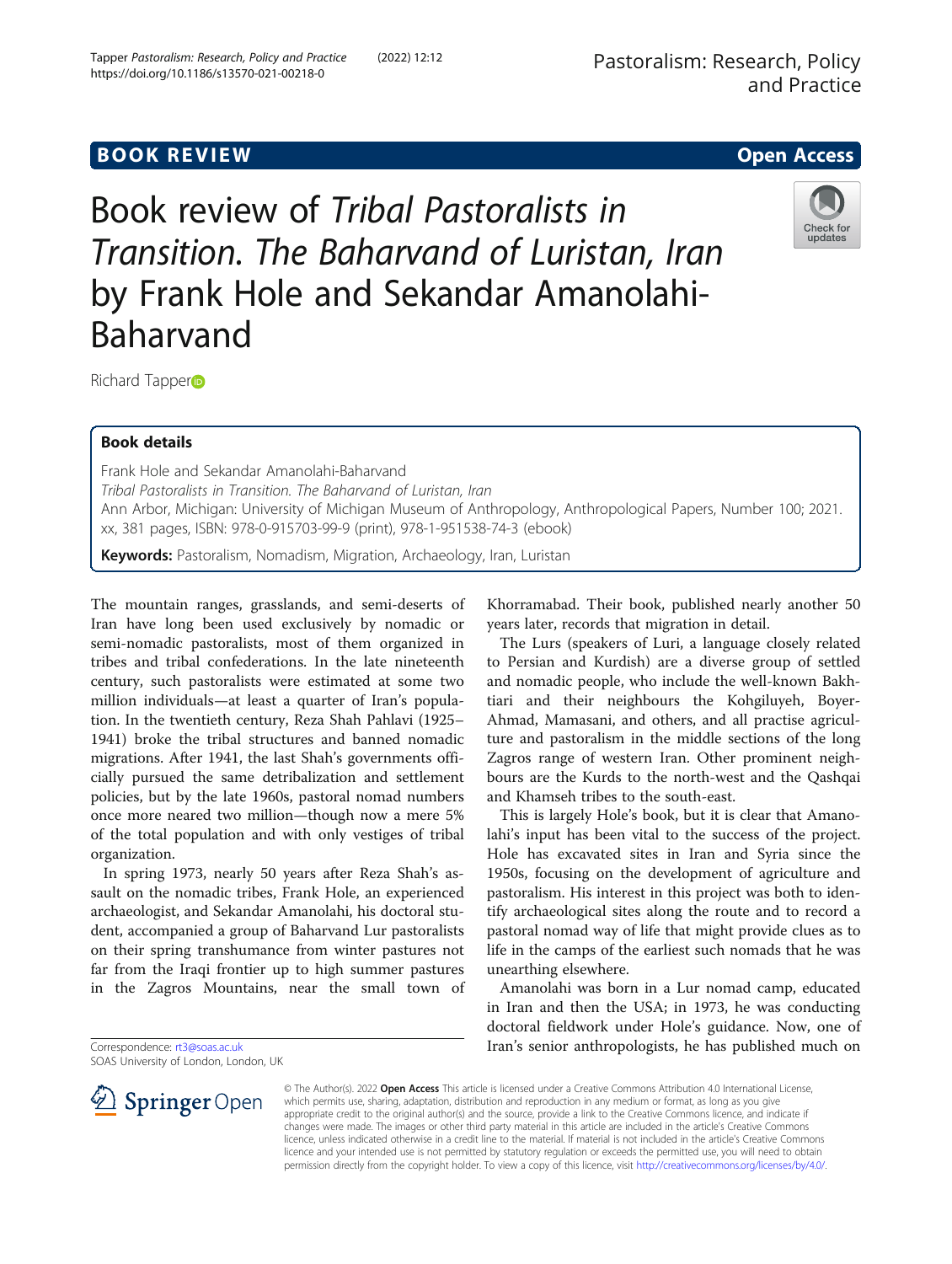the Lurs and nomadism in Iran, in both Persian and English. Here, he has written a fascinating autobiography (chapter 2) and contributed to the general chapters 3 and 4 (on Luristan and its nomads) and 17 (history of the Baharvand), but clearly, the whole project would have been impossible without his personal introduction to their nomad hosts, his daily conversations with Hole, and his role as an interpreter.

Chapters 5–13, the core of the book, are an account by Hole (mostly written up in 1974), of a 2-week period (dates unspecified, probably April or May) when he and Amanolahi travelled as guests of Amanolahi's distant relative, Morad Khan Baharvand. In his beautifully written narrative of the migration, Hole highlights social and political relations among their hosts and their neighbours, the pastoral nomadic lifestyle, and the problems of nomads in 1973 Iran.

Chapters 6 to 8 are devoted to the first day in Morad Khan's camp and a detailed and intriguing account of the people in the camp, their daily activities and relationships, and their preparations for the first move. The chapters that follow describe the places, events and developing social relationships on the migration, and each covers a range of topics; take the 25 pages of chapter 10, where my notes on content mention: 'mountains, maps, minerals – and treasure (?); relations and differences; dreams and realities of nomad life (Hole vs Amanolahi); nomadism and settled farming; ancient ruins, earlier civilizations, tombs; a new campsite, making acorn bread, killing a goat for a guest, the distribution of meat in the camp; bonfires, dogs, shrines, Luri cuisine'.

At the end of chapter 13, as the camp arrives in summer quarters, the narrative breaks abruptly as the two authors take off for Khuzistan to pursue a brief archaeological excavation of a site threatened by the vast agribusiness project that is levelling the plains. There, as expected, they unearth sure evidence of 8000-year-old pastoral camps, clearly recognizable to their Lur workers (described in detail in chapter 14), which seems to push the known origins of pastoral nomadism in Iran back several thousand years. They return for a last brief visit to Morad Khan's summer camp (chapter 15). In chapter 16, Hole offers his general observations, colourfully and poetically written, on the nomads' character, their multifaceted adaptations to the environment and to political and economic changes, and more generally the situation of nomads in the twentieth century. In the final chapter 18, Hole records a brief return visit to their hosts in 2011 and his concluding comments on the huge changes they have experienced.

The narrative is illustrated by numerous photographs that add to the already evocative accounts of people, activities, and places, though there are some unfortunate gaps in the coverage (online, there are some short

documentaries shot by Hole on Super-8, but this reviewer did not have access to them).

The book's importance for readers of Pastoralism lies in Hole's colourful and detailed descriptions of events and locations along the migration trek and his ongoing perceptive comments on social relations among the many individuals and families he met. We hear clearly their varied views of the pastoral nomadic life, not least the contrasting perspectives of Hole himself (eager and romantic) and Amanolahi (reluctant and uncomfortable).

There are some possible disappointments. For a start, academic writings on Iran (and the Middle East generally) usefully distinguish nomadism (seasonal movements, change of environment), pastoralism (economic and ritual relations with animals, markets), and tribalism (a range of different modes and levels of social and political organizations). There have always been non-pastoral nomads, settled pastoralists, settled tribes, etc. Yet, this book uses the terms nomads, pastoralists, and tribes(men) interchangeably, just as, in common Persian usage, the standard term ilat va ashayer confuses all three (see Richard Tapper, Change, Cognition and Control: The Reconstruction of Nomadism in Iran, in Chris Hann (ed.) When History Accelerates, London, Athlone, 1994, pp. 188-211).

The authors are aware of some other studies on nomads elsewhere in Iran, but their review in chapter 4 is selective, brief, and not always accurate. They refer to nothing in Persian (e.g. by Amanolahi himself) and little in European languages other than English. They ignore, or represent by a single (often irrelevant) work, major authors in the field. On the Lurs, they give half a paragraph to Jacob Black-Michaud's book on the Hasanvand; they mention, but do not discuss at any length, studies by Carl Feilberg, Inge Mortensen, Reinhold Loeffler, and Erika Friedl—they unfairly dismiss Friedl's and Loeffler's multiple books on the Boyer-Ahmad and Jean-Paul Digard's early study of the Bakhtiari, as 'highly detailed studies of material culture'; they ignore the writings by Susan Wright, Soheila Shahshahani, and others. They discuss at some length three well-known documentaries on the Bakhtiari migration but overlook written accounts of nomadic migrations in Iran, such as Vincent Cronin's classic fictionalised The Last Migration or Lois Beck's *Nomad*, both on the Qashqai. The bibliography is indeed rather thin, and the book badly needs an index.

Hole's comments are well-constructed and thoughtful, but he does not consider how the Lurs compare to other pastoral nomads in Iran or elsewhere. Rather, in offering his undoubtedly perceptive observations on the problems of Lur nomads in 1973 Iran, he tends to generalise, implying the situation is the same throughout Iran (and elsewhere in the nomadic world); yet, the economic and ecological situation, the history and nature of the tribal organization, and many other factors are specific to